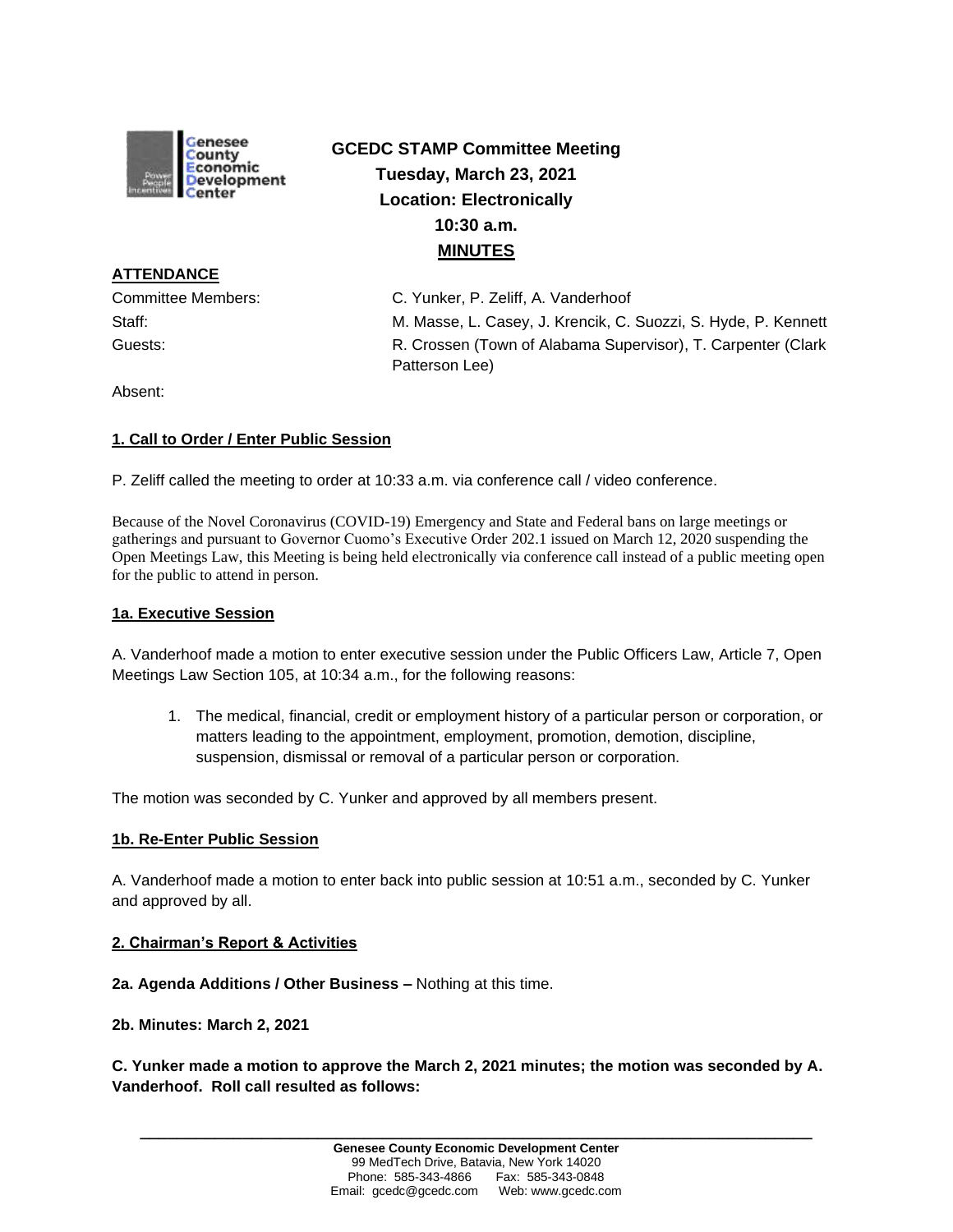P. Zeliff - Yes C. Yunker - Yes A. Vanderhoof- Yes

## **The item was approved as presented.**

## **3. Discussions / Official Recommendations to the Board:**

**3a. Award of Contract for Force Main Part A & Part B** – A total of two (2) bids were received for Contract A: Central Area, which consists of installing 15,500 LF of 20-inch force main via directional drilling method, along NYS Route 63 through the U.S. Fish and Wildlife Service Refuge. Due to regulatory agency requirements, this contract has very restrictive timelines. The work must be substantially complete within 70 days. No work may take place within the Refuge between April 1 and July 15. Work may only take place between Oak Orchard Creek and Fletcher Chapel Road (5,900 LF in Contract A) between August 15 and October 31.

The low bid for Contract A: Central Area was submitted by G. DeVincentis & Son Construction Co., Inc. of Binghamton, New York in the amount of \$9,777,000. We have reviewed their qualifications and have discussed their bid in detail. We feel the bid received is a true representation of the costs to complete this project and that the contractor is qualified to complete the contract.

A total of six (6) bids were received for Contract B: North Area, which consists of installing 18,300 LF of 18-inch and 20-inch force main via open cut (14,400 LF) and directional drilling (3,900 LF) methods, along NYS Route 63, from the northern Refuge boundary to the Oak Orchard discharge location north of Shelby Center. Due to regulatory agency requirements, this contract has restrictive timelines. The work must be substantially complete within 180 days. Work may only take place between Oak Orchard Creek and Fletcher Chapel Road (1,800 LF in Contract B) between August 15 and October 31.

The low bid for Contract B: North Area was submitted by Highlander Construction, Inc. of Memphis, New York in the amount of \$5,193,445.00. We have reviewed their qualifications and have discussed their bid in detail. We feel the bid received is a true representation of the costs to complete this project and that the contractor is qualified to complete the contract.

Fund commitment: Not to exceed \$9,777,000 covered under the \$33 million.

**C. Yunker made a motion to recommend to the full Board tabling Contract B until the May meeting and acceptance of the bid received from G. DeVincentis & Son Construction Co., Inc, not to exceed \$9,777,000, for Contract A, contingent upon 1) contract approval from NYS Empire State Development, and 2) engineering approval of the subcontractor for Contract A; the motion was seconded by A. Vanderhoof. Roll call resulted as follows:**

P. Zeliff - Yes C. Yunker - Yes A. Vanderhoof- Yes

#### **The item was approved as presented.**

**3b**. **CPL Contract for Construction Inspection of Force Main** – The GCEDC has received a construction inspection and inspection proposal for the construction of a 20-inch force main transmission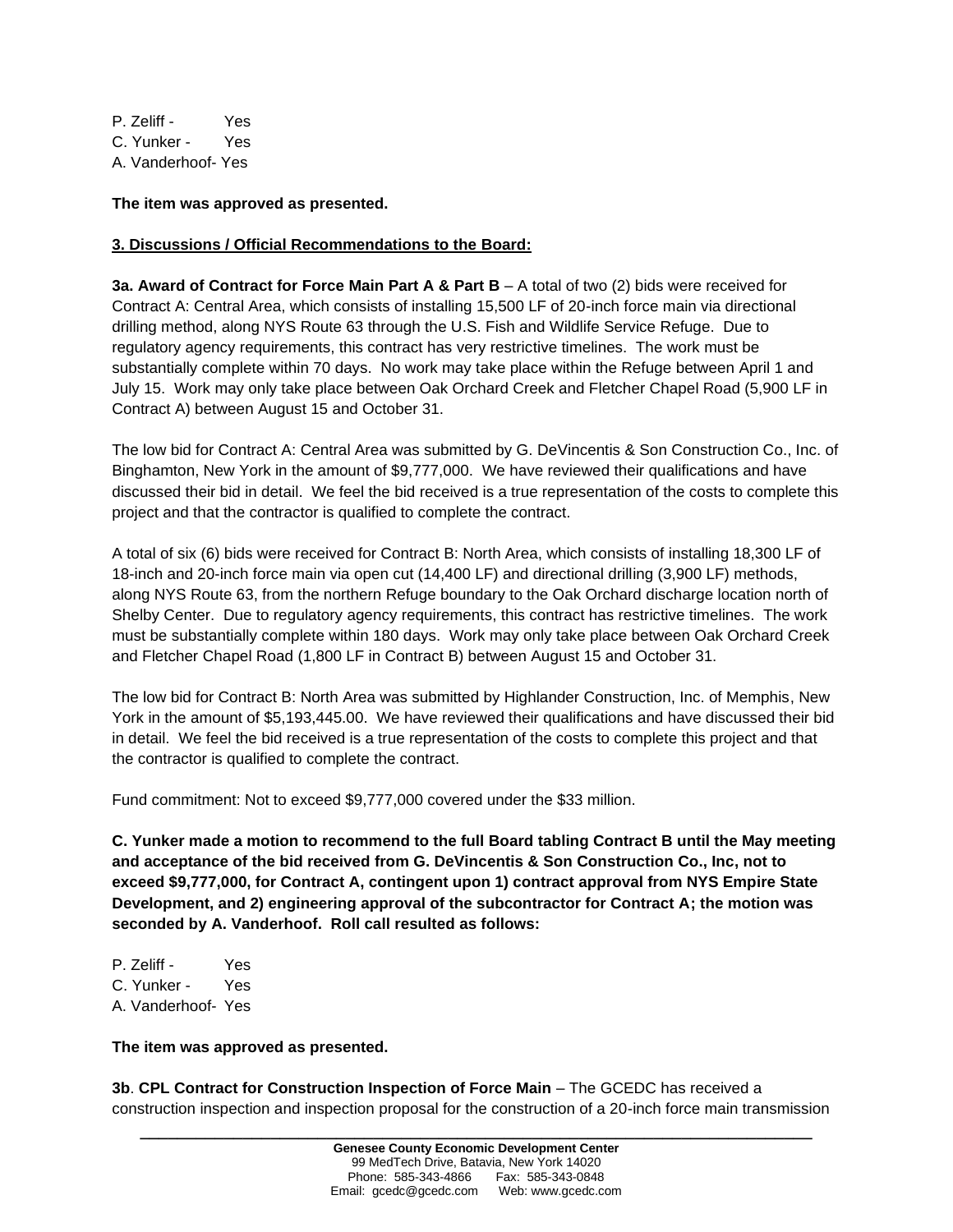line along Route 77 through the USFWS refuge. The contract is broken down into three tasks, with project management at \$76,000, and contract administration of \$178,000 which will be billed as a lump sum percentage of completion. The third task, construction inspection services, will be billed on an hourly basis with a not to exceed amount of \$306,000.

Fund commitment: Not to exceed \$560,000 covered under the \$33 million.

**C. Yunker made a motion to recommend to the full Board the approval of the Clark Patterson Lee Contract for the construction inspection of the force main as presented; the motion was seconded by A. Vanderhoof. Roll call resulted as follows:**

P. Zeliff - Yes C. Yunker - Yes A. Vanderhoof- Yes

**The item was approved as presented.**

**3c. CPL Contract for Final Engineering, Bidding & Construction Inspection for Roadway & Water Main Extension -** The GCEDC has received a final engineering, bidding and construction inspection proposal for the extension of a 12-inch water main transmission line from Route 77 along STAMP Drive and Crosby Road, as well as the rebuild of a portion of Crosby Road from STAMP Drive south. This will be necessary infrastructure to support a project at STAMP.

**Fund Commitment:** Not to exceed \$75,000 covered under the \$33 million.

**C. Yunker made a motion to recommend to the full Board the approval of the final engineering, bidding and construction proposal from Clark Patterson Lee as presented; the motion was seconded by A. Vanderhoof. Roll call resulted as follows:**

P. Zeliff - Yes C. Yunker - Yes A. Vanderhoof- Yes

**The item was approved as presented.**

**3d. Partner Fee Agreement Renewal (Gary Homonai)** - Gary Homonai, a Professional Business Development Consultant, would like to renew the agreement with the GCEDC to market the STAMP site. The terms and conditions have not changed. The GCEDC is currently working with Gary Homonai on a project.

**A. Vanderhoof made a motion to recommend to the full Board the renewal of the partner fee agreement with Gary Homonai as presented; the motion was seconded by C. Yunker. Roll call resulted as follows:**

P. Zeliff - Yes C. Yunker - Yes A. Vanderhoof- Yes

**The item was approved as presented.**